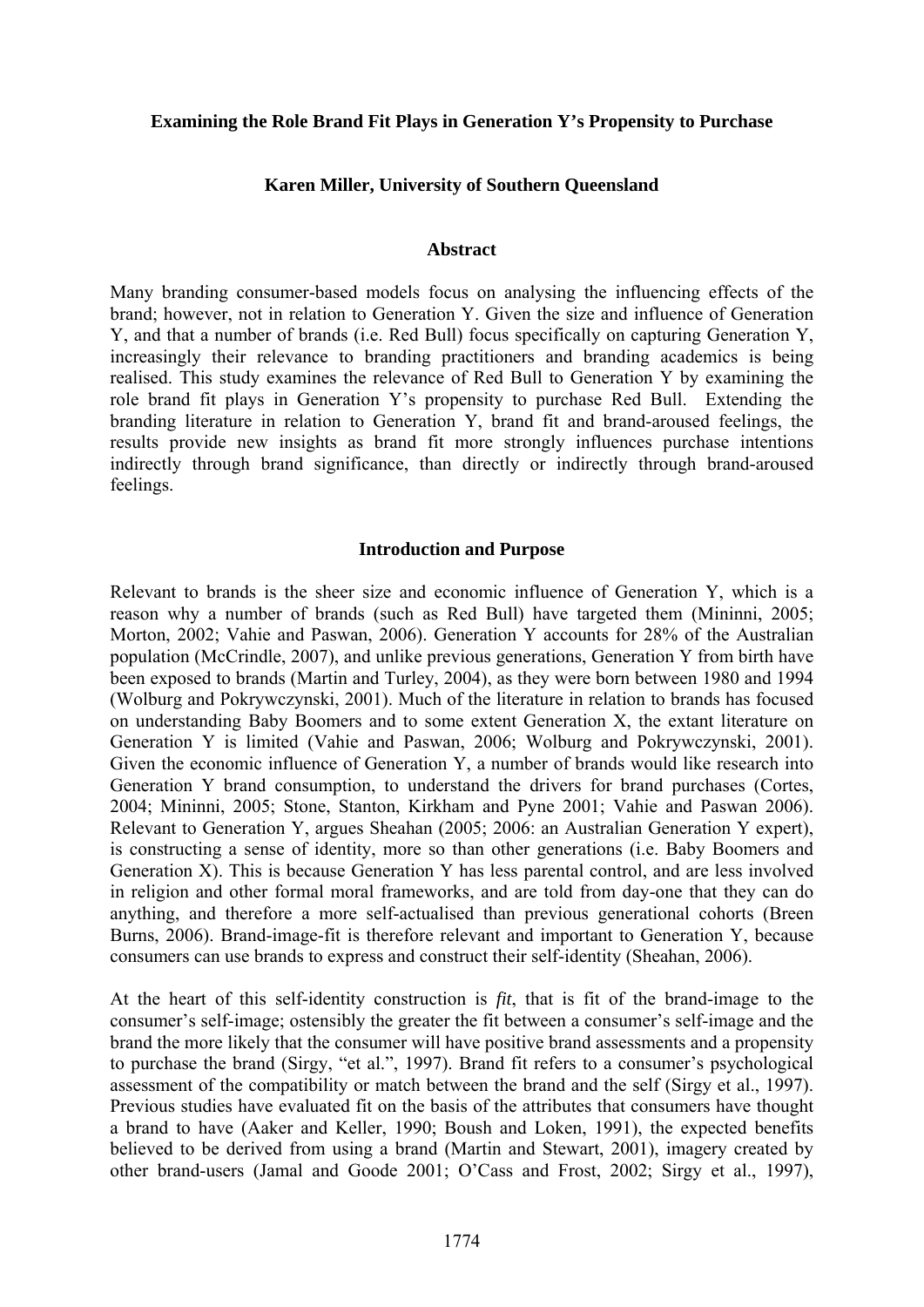personality indicators (Graeff, 1996) limited are studies that assess the *fit* of the brand-image in relation to the self-image. Therefore, the purpose of this study is to address this limitation by examining the role fit plays in Generation Y's propensity to purchase Red Bull.

# **The Importance of Brand Fit in Relation to Intention to Purchase**

The consumer's self-image is a self-perception and develops from infancy onwards (Ericksen, 1996; Graeff, 1996). The self-image may incorporate the actual, ideal and social viewpoints of the self. "*Actual self refers to how a consumer perceives him/herself and ideal self refers to how a person would like to perceive him/herself and social self refers to how a person represents him/herself to others*" (Sirgy, 1982, p. 287). Brand fit develops in response to selfperceptions and also from a range of stimuli, such as other brand users, product attributes, company information, employees, usage contexts, distribution outlets, some consumers will make holistic, rather than compositional assessments of brand fit (Biel, 1993; Oakenfull, Blair, Gelb and Dacin, 2000). On the basis of holistic assessment about a brand (i.e. Red Bull), and a holistic assessment of the self (i.e. self-image), consumers assess the degree of fit in relation to how well the brand-image matches the self-image. At times various forms of fit, for instance actual fit, ideal fit and social fit may compete in the mind of a consumer and the holistic assessment of brand fit would take into account various weightings and evaluations (positive and negative) about the degree of fit. For instance, a consumer may see a fit between themselves and Red Bull, yet not like Red Bull ads or its association with extreme sports. The assessment of brand fit is subjective and for this reason, assessments of fit are likely to produce individual differences that influence subsequent responses (Onkvisit and Shaw, 1987).

The degree of fit is likely to have an impact on various brand assessments, for instance brandaroused feelings. Feelings may be aroused in response to a consumer seeing/hearing a brand name, a brand jingle, a brand logo or tag-line (i.e. Red Bull gives you wiings); such feelings may include happiness or sadness (Edell and Burke 1987; O'Cass and Lim, 2001). Aroused feelings are argued to be the behavioural component of emotions (Weiten, 1989) and occur when inner processes (emotions) have been stirred up by a stimulus (e.g. a brand) that is important to a consumer (Frijda, 1991). Brand-aroused feelings are defined as the conscious affective assessments a consumer experiences when encountering a brand (Frijda, 1991; Scherer, 1996). To support the notion that brands themselves arouse feelings in consumers, O'Cass and colleagues investigated whether brands could arouse feelings and found that various types of feelings, including positive feelings, were aroused in response to brands (O'Cass and Lim, 2001; O'Cass and Frost, 2002; O'Cass and Grace, 2003). In this vein, likely is that when a consumer interacts with Red Bull feelings may be aroused which influence perceptions of fit. Alternatively, a consumer may assess the brand to be a close match with their self-concept, and because of the closeness of the match, experience positive brandaroused feelings. Brand-aroused feelings may vary in intensity (i.e. positive feelings will vary from content to joyous) and it is likely that the stronger the match between the brand and the self-concept, the stronger the intensity of the (positive) brand-aroused feeling, depending on which is experienced first, brand fit or brand-aroused feelings, the direction of the causality is likely to change. Thus, H1: there is a relationship between brand fit and brand-aroused feelings.

Along with brand-aroused feelings, it is likely that brand fit will influence other brand assessments, such as brand significance. The principle of developing brand relevance for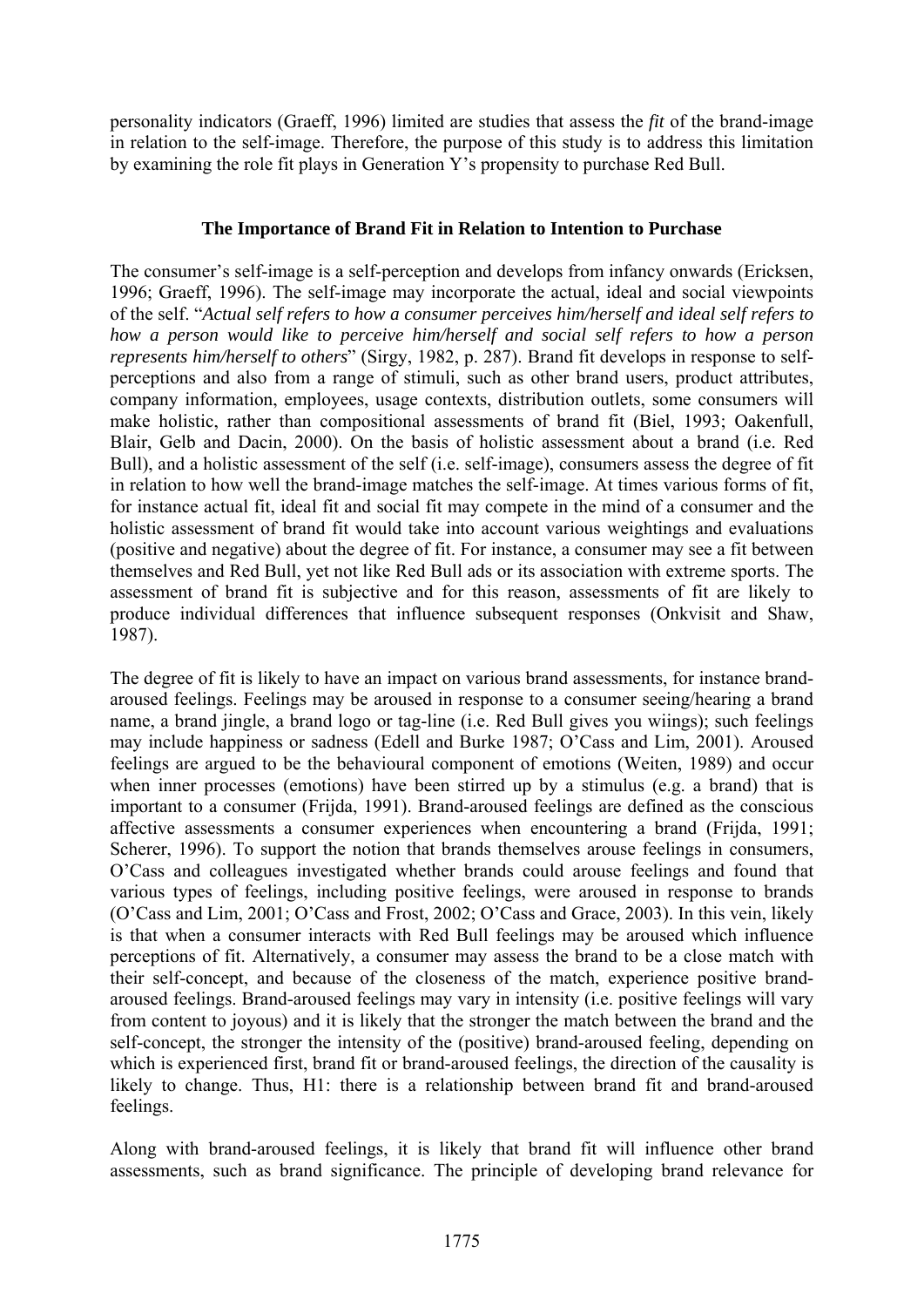consumers, is finding what makes a brand significant for a consumer (Keller, 2003). Brand significance refers to the assessment that a brand has a meaningful role in one's life (McCracken, 1986; Mick, 1986). The idea of consumers using possessions and possessions having meaningful consequences of self-definition, self-image enhancement and providing significance was broadly discussed by Belk (1988) and uncovered analysing consumers favourite possessions (Wallendorf and Arnould, 1988), and in brand communities (Kozinets, 2001; McAlexander, Schouten and Koenig, 2000; Muniz and Schau, 2005). The argument is that the more a brand-image matches a consumer's self-image, the more likely a consumer will find a brand meaningful, and assess the brand to have a significant role in their life. Alternatively, a low-match between Red Bull's brand-image and a consumer's self-image is likely to lead to a low determination of brand significance. Thus, H2: Brand fit influences brand significance.

Together with brand-aroused feelings and brand significance it is likely that brand fit will influence a consumer's propensity to purchase Red Bull. Purchase intention has been found to be a key construct in a number of brand models (Bhatt and Reddy, 1998; Cobb-Walgren and Ruble, 1995; Mackay, 2001; Martin and Stewart, 2001), as it is important for branding practitioners and branding academics to understand better the reasons consumers intend to purchase the brand. Purchase intentions refer to an individual consumer's tendency, via a conscious plan, to make an effort to purchase a brand (Spears and Singh, 2004). Whilst it is generally accepted that purchase intentions is often used as a proxy for behaviour, Chandon, Morwitz and Reinartz (2005) warn that it is not a perfect predictor of actual behaviour and this limitation should be addressed when reporting results. In the case of brand fit having an effect on purchase intentions, a lower level of fit would indicate a lower-level of intention to purchase Red Bull. However, a higher-level of fit would indicate a high-level match between the consumer and the Red Bull brand, and probably a higher likelihood of intention to purchase. Thus, H3: Brand fit influences purchase intentions.

In conjunction with brand fit, important to a consumer's propensity to purchase a brand are the positive feelings aroused by the brand. Feelings are important for some consumers, who may feel a need for connectedness, likely is that positive brand-aroused feelings may enable consumers to form brand attachments and develop brand relationships in order to feel connected with society (Fournier, 1998). The importance of positive brand-aroused brand feelings are that they provide consumers with emotive reasons to have positive purchase intentions (Bagozzi, Gopinath and Nyer, 1999; Keller, 2003), and that intense positive brandaroused feelings can lead to repeat purchasing behaviours such as brand commitment and loyalty (Pham, Cohen, Pracejus, Hughes, Mick and Baumgartner, 2001; Thompson, Rindfleisch and Arsel, 2006). Seemingly the lack of positive feelings is likely to lead to neutral or negative purchase intentions, whereas the more intensely felt the positive brandaroused feeling, the more likely that the consumer will purchase Red Bull. Thus, H4: brandaroused feelings influences purchase intentions.

Along with brand fit and brand-aroused feelings, likely is that brand significance will influence a consumer's intention to purchase Red Bull. Findings from Kozinets (2001) on Star Trek fans and from Muniz and Schau (2005) on Apple Newton brand members, suggest that on the basis of assessing significance, consumers are likely to engage in consumption/purchasing activities, such as buying branded products or joining a club. In this vein, at the extreme end a fanatical brand collector might assess Red Bull as dominating their life, and as such this consumer would have a high likelihood of purchasing the brand on the basis of a high-level of assessed brand significance. Conversely a consumer with a self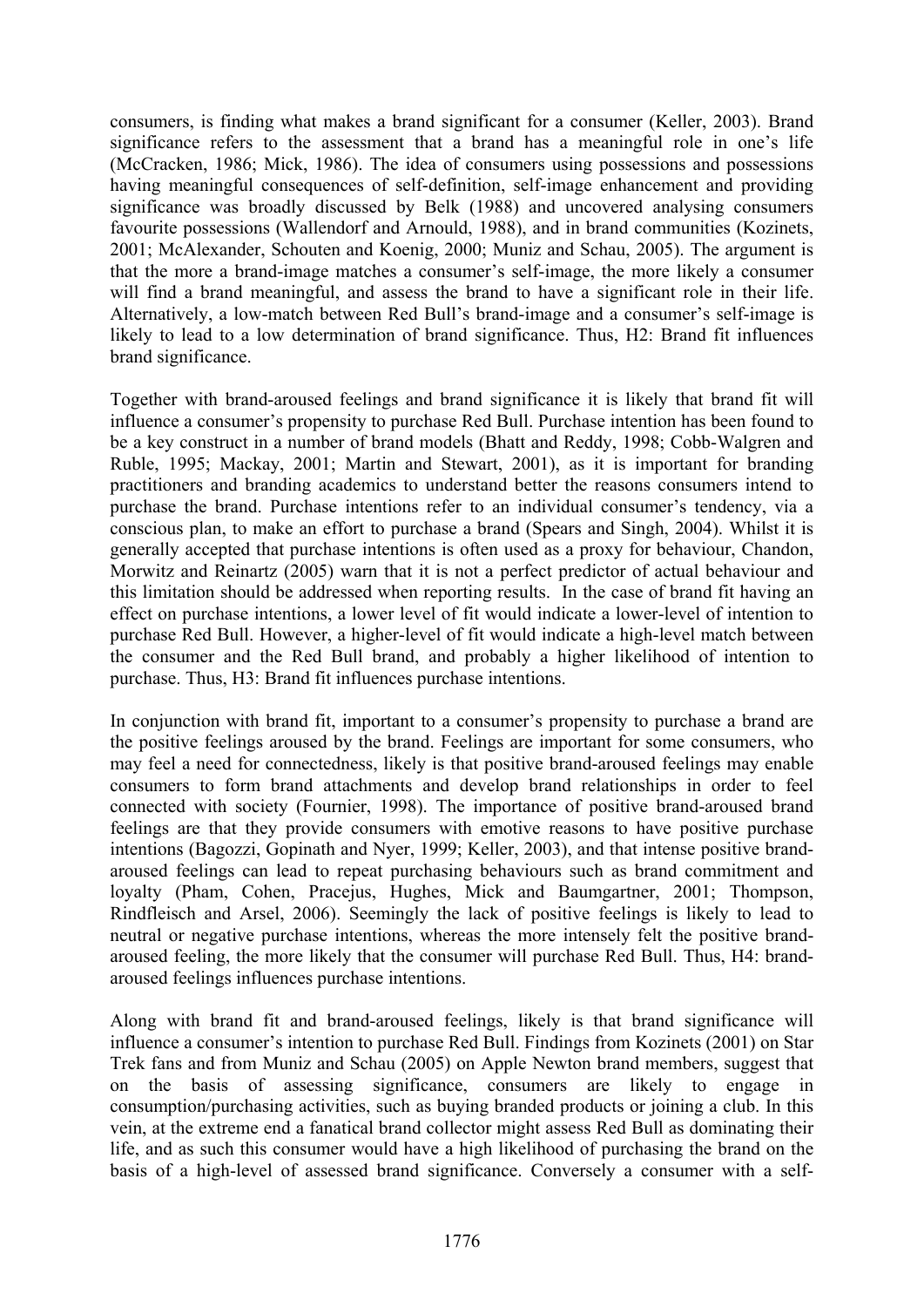assessed lower-degree of brand significance is likely to have a lower propensity to purchase Red Bull. Thus, the more significant a consumer assesses a brand to be, the more likely that a consumer is likely to have a propensity to buy. H5: Brand significance influences purchase intentions.

Examining the role that fit plays in Generation Y's propensity to purchase, so far hypothesised are direct effects and indirect effects of brand fit on purchase intentions through brand-aroused feelings or brand significance. Given that consumers are likely to vary in their assessments of fit, with some perceiving a good match between themselves and the brand and others perceiving little match between themselves and the brand, likely is that brand fit might modify the effect of brand-aroused feelings on purchase intentions (H4) or the impact of brand significance on purchase intentions (H5). According to Baron and Kenny (1986), when assessing the impact of one variable on another, it is important to assess if the variable (i.e. brand fit) is likely to change the impact and/or the direction of the relationships (i.e. H4 and H5). The argument for brand fit possibly being a moderator is based on the premise that consumers may have a high or low-level of fit and an interaction with brand-aroused feelings and/or brand significance may moderate their effect on purchase intentions. Thus, H6: Brand fit moderates the relationship between brand-aroused feelings and purchase intentions; and H7: Brand fit moderates the relationship between Brand significance and Red Bull purchase intentions.

## **Research Design**

To examine the role fit plays in Generation Y's propensity to purchase Red Bull, following the sampling procedures of Wolburg and Pokrywczynsk (2001), a group administered survey was given to 18-25 year old Generation Y university consumers from three classes, each at a different Eastern Australian university. The number of students participating in the study was dependant on the number in attendance on the day the survey was administered. As Red Bull directly markets to Generation Y university students, the expectation is that students are familiar with the brand, and therefore able to assess their degree of fit with Red Bull. The survey measures were developed following the guidelines of Netemeyer, Bearden and Sharma (2003) using a four-step procedure. Based on the first step of construct definition, the second step generated 60 items from the literature. The measure of brand fit was developed from Sirgy et al. (1997), brand-aroused feelings was developed from Edell and Burke (1987), brand significance was developed from O'Cass (2004) and purchase intentions was developed from Batra and Homer (2004). The third step of refining and trimming the measures involved a panel of expert judges, focus groups and a pilot test of the survey. The fourth step finalised the items in the measurement scale, which consisted of six items for brand fit, an example item is *I see a match between myself and Red Bull*; six items for positive brand-aroused feelings, an example item is *regarding Red Bull I felt happy*; six items for brand significance an example item is *Red Bull is significant to me*; three items for purchase intentions an example item is *indicate the degree to which you plan to buy Red Bull*. The survey items were measured on a seven-point Likert scale.

# **Findings**

Returned were 104 useable surveys. The preliminary analysis found no issues with missing data or multivariate outliers and all of the assumptions underlying the analysis were met. To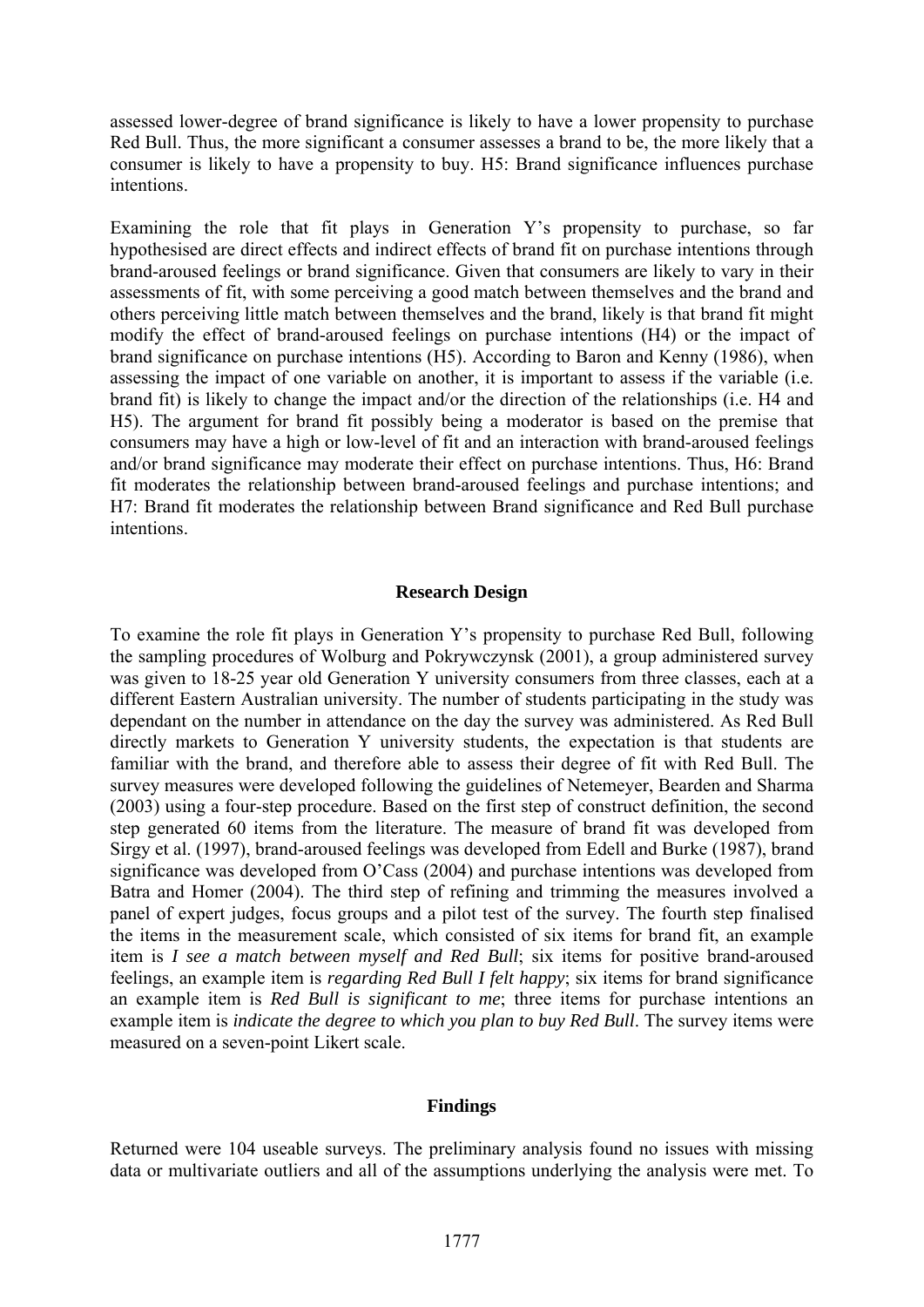analyse the data, the structural equation modelling technique of Partial Least Squares Analysis was considered the most suitable because PLS considers all the path coefficients simultaneously, which allows analysis of all direct, indirect and spurious paths to be assessed together (Chin, 1998; Fornell and Bookstein, 1982; White, Varadarajan and Dacin, 2003). The benefit of this is that PLS enables the researcher to avoid biased and inconsistent parameter estimates for equations (White et al., 2003). To assess the reliability of the measures, according to Johnson, Herrmann and Huber (2006), the factor loadings should exceed .707, the construct reliability should exceed .70 and the average variance extracted should exceed .50. The measurement results were found to surpass the minimum requirement as the factor loadings ranged from .73 to .95; the construct reliability ranged from .92 to .96; the average variance extracted ranged from .65 to .88; this means that the variance captured is reliably measuring the construct purported.

The structural results identify that the strongest relationship is that between brand fit and brand significance (H2,  $\beta$ =.72; R<sup>2</sup>=.52; t=6.09), followed by the relationship between brand fit and positive brand-aroused feelings (H1,  $\beta$ =.50; t=12.96). Brand significance has a greater impact on purchase intentions (H5,  $\beta$ =.30; R<sup>2</sup>=.25; t=2.69) than does brand fit (H3,  $\beta$ =.26; t=2.63) or positive brand-aroused feelings (H4,  $\beta$ =.28, t=2.68) and together they account for 51% of the variance in purchase intentions  $(R^2 = .51)$ . The idea of brand fit having a moderating impact on the relationship between brand fit and positive brand-aroused feelings (H6, t=0.43) or a moderating effect on the relationship between brand significance and purchase intentions  $(H7, t=1.02)$  was not supported. This means that brand fit has a direct and an indirect influence on purchase intentions. Indirectly, brand fit influenced purchase intentions through brand significance more strongly  $(\beta = 22)$  than through positive brandaroused feelings ( $β=14$ ), which means if the Generation Y consumer assessed a match between their self-image and Red Bull that they were more likely to purchase Red Bull if Red Bull was assessed as being significant to them.

### **Discussion**

In the introduction, the importance of self-identity enhancement to Generation Y was identified and exploring this further, this study examined the role that fit plays in Generation Y's propensity to purchase. Given the limited research on drivers for brand purchase in relation to Generation Y (Cortes, 2004; Mininni, 2005; Stone, Stanton, Kirkham and Pyne 2001; Vahie and Paswan 2006) this study contributes to this gap. The need for consumers to feel connected in society and to form brand attachments has been realised and previous research has addressed the contribution of feelings, which can lead to repeat purchasing behaviours (i.e. Fournier, 1998; Pham et al., 2001; Thompson et al., 2006). This study finds that brand-aroused feelings have a weaker influence on purchase intentions than does brand significance, thus, extending previous brand feeling research, and also contributing to the gap regarding drivers for brand purchase. The results from this study show that brand significance is a key driver, operating as a mediating variable between brand fit and purchase intentions.

### **Conclusion and Future Directions**

This study examined a singular brand, Red Bull. Studying one brand has limitations to broader generalisable findings because one cannot conclusively say that the role of brand fit on Generation Y's propensity to purchase will be the same for all brands. Given results in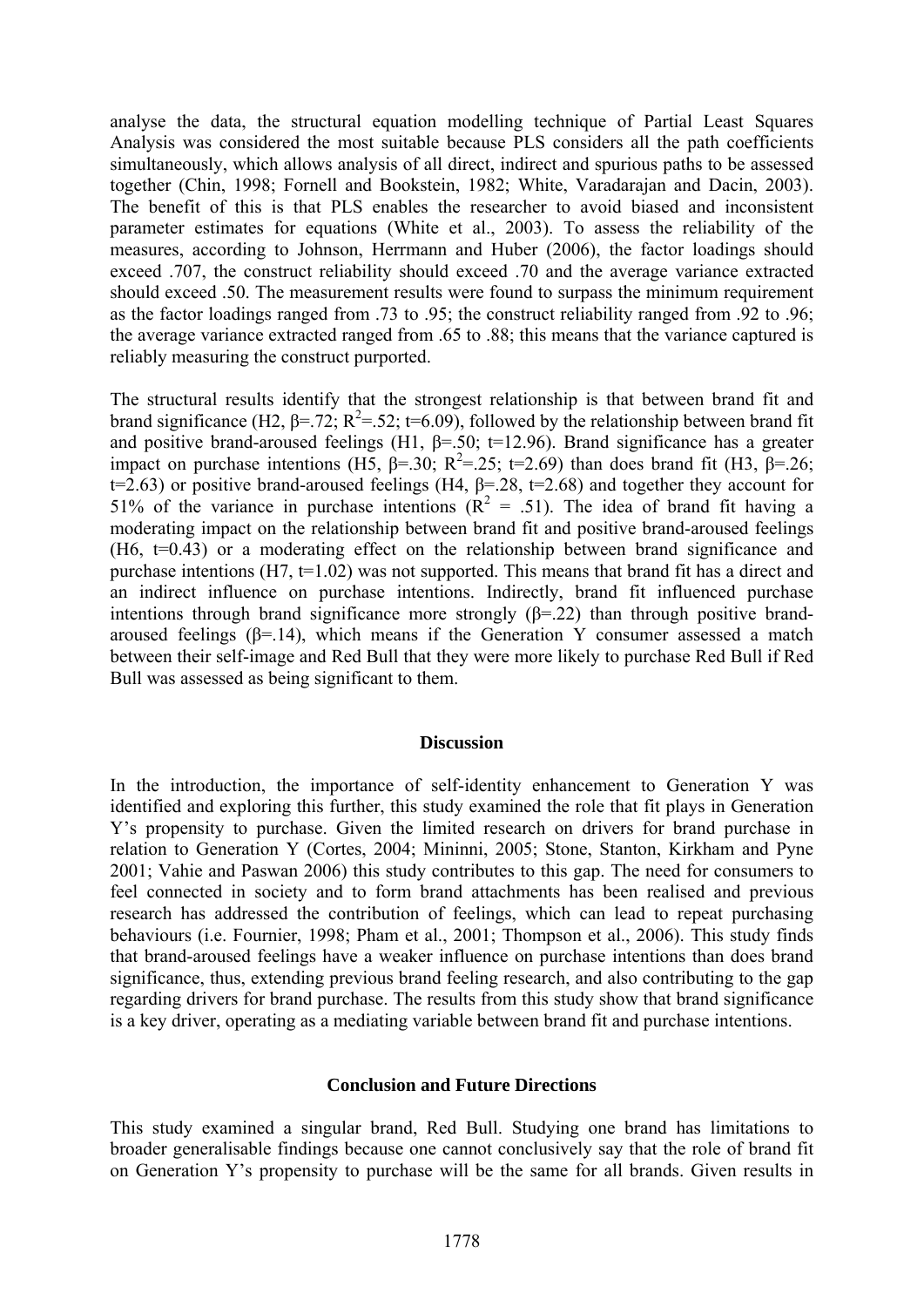previous brand fit studies (i.e. Graeff 1996; Jamal and Goode 2001), likely is the possibility that similar results to this study will be found; however, future research would need to assess if this is the case. Finding that brand fit is a key driver in developing brand significance, and that brand significance has a stronger impact than does brand-aroused feelings or brand fit on purchase intentions has research implications; such as, the need for future research to focus on understanding what makes a brand significant. From this study, we know that brand fit is a contributing factor, likely are that there are other contributing factors. For practitioners concerned with marketing to Generation Y this study provides insights suggesting a focus on brand relevance, matching a brand to its target audience and communicating the relevance of the brand to a consumer's life; because this is likely to produce a greater propensity to purchase than focusing on arousing brand feelings.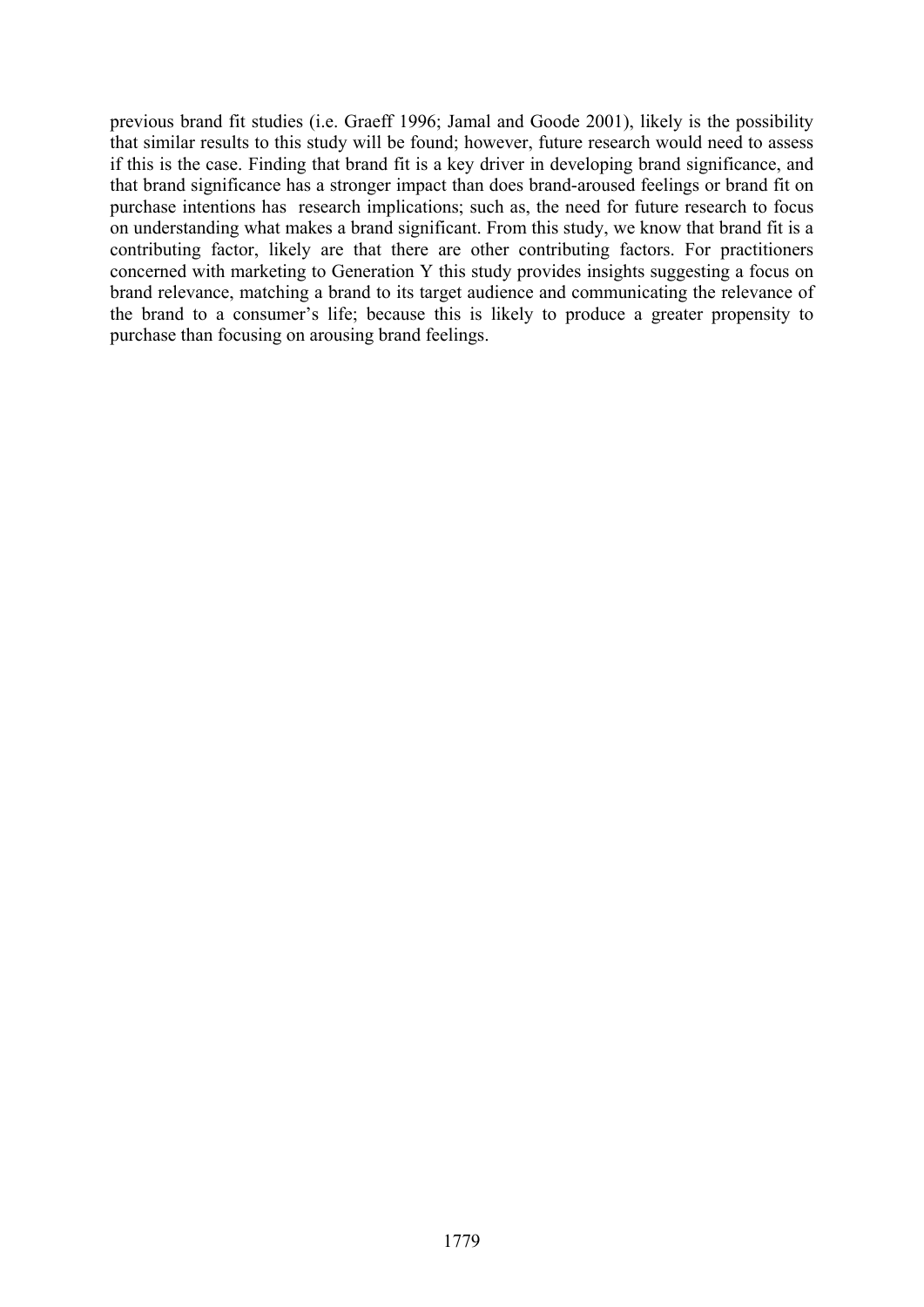## **References**

Aaker, D. A., K. L. Keller., 1990. Consumer evaluations of brand extensions. Journal of Marketing, American Marketing Association. 54, 27-42

Bagozzi, R. P., M. Gopinath., P. U. Nyer., 1999. The Role of Emotions in Marketing. Journal of the Academy of Marketing Science 27(2), 184-206.

Baron, R. M., D. A. Kenny., 1986. The Moderator-Mediator Variable Distinction in Social Psychological Research: Conceptual, Strategic, and Statistical Considerations. Journal of Personality and Social Psychology 51(6), 1173-1182.

Batra, R., P. M. Homer., 2004. The Situational Impact of Brand Image Beliefs. Journal of Consumer Psychology, Lawrence Erlbaum Associates. 14, 318-330.

Belk, R. W., 1988. Possessions and the Extended Self. Journal of Consumer Research, 15, 139-169.

Bhat, S., S. K. Reddy., 1998. Symbolic and Functional Positioning of Brands. The Journal of Consumer Marketing 15(1), 32-43.

Biel, A. L., 1993. Converting Image into Equity. Brand Equity and Advertising: Advertising's Role in Building Strong Brands. D. A. Aaker and A. L. Biel. Hillsdale, NJ, Lawrence Erlbaum Associates, 67-82.

Boush, D. M., B. Loken., 1991. A Process-Tracing Study of Brand Extension Evaluation. Journal of Marketing Research 28(1), 16-29.

Breen Burns, J., 2006. Sex, Fashion and a Little You. The Age. Melbourne, Australia: 1-5.

Bush, A. J., C. A. Martin., V. D. Bush., 2004. Sports Celebrity Influence on the Behavioral Intentions of Generation Y. Journal of Advertising Research, Cambridge University Press / UK. 44, 108-118.

Chandon, P., V. G. Morwitz., W. J. Reinartz., 2005. Do Intentions Really Predict Behavior? Self-Generated Validity Effects in Survey Research. Journal of Marketing 69(2), 1-14.

Chin, W. W., 1998. The Partial Least Squares Approach for Structural Equation Modelling. Modern Methods for Business Research. G. A. Marcoulides. Mahwah, NJ, Lawrence Erlbaum Associates, 295-336.

Cobb-Walgren, C. J., C. A. Ruble., 1995. Brand Equity, Brand Preference, and Purchase Intent. Journal of Advertising, 24, 25-41.

Cortes, R., 2004. Generation wars! Caribbean Business 32(44), 18-22.

Edell, J. A., M. C. Burke., 1987. The Power of Feelings in Understanding Advertising Effects. Journal of Consumer Research, 14, 421-433.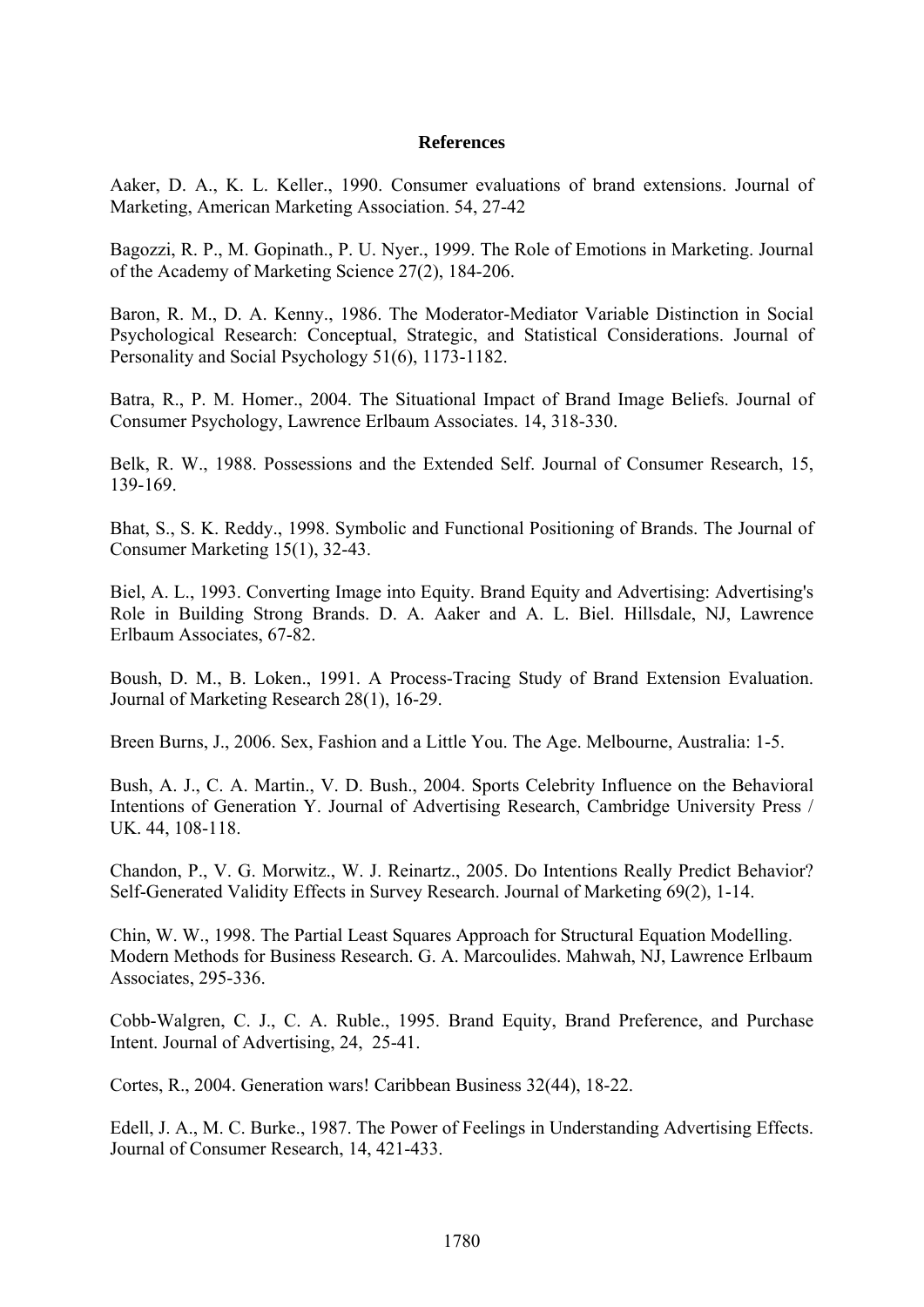Ericksen, M. K., 1996. Using Self-Congruity and Ideal Congruity to Predict Purchase Intention: A European perspective. Journal of Euro Marketing 6(1), 41-56.

Fornell, C., F. L. Bookstein., 1982. Two Structural Equation Models: LISREL and PLS Applied to Consumer Exit-Voice Theory. Journal of Marketing Research 19(4), 440-452.

Fournier, S., 1998. Consumers and Their Brands: Developing Relationship Theory in Consumer Research. Journal of Consumer Research 24(March), 343-373.

Frijda, N., 1991. Emotions. Amsterdam, Ne, University of Amsterdam.

Graeff, T. R., 1996. Using Promotional Messages to Manage the Effects of Brand and Self-Image on Brand Evaluations. Journal of Consumer Marketing, 13, 4-18.

Jamal, A., M. M. H. Goode., 2001. Consumers and Brands: A study of the impact of selfimage congruence on brand preference and satisfaction. Marketing Intelligence and Planning 19(6/7), 482-491

Johnson, M. D., A. Herrmann., F. Huber., 2006. The Evolution of Loyalty Intentions Journal of Marketing 70(April), 122-132.

Keller, K. L., 2003. Building, Measuring, and Managing Brand Equity. Upper Saddle River, New Jersey, Prentice Hall.

Kozinets, R. V., 2001. Utopian Enterprise: Articulating the Meanings of Star Trek's Culture of Consumption. Journal of Consumer Research 28(1), 67-88.

Mackay, M. M., 2001. Evaluation of Brand Equity Measures: Further Empirical Results. Journal of Product and Brand Management 10(1), 38-51.

Martin, C. A., L. W. Turley., 2004. Malls and Consumption Motivation: an exploratory examination of older Generation Y consumers. International Journal of Retail and Distribution Management, 32, 464-475.

Martin, I. M., D. W. Stewart., 2001. The Differential Impact of Goal Congruency on Attitudes, Intentions, and the Transfer of Brand Equity. Journal of Marketing Research 38(November), 471-484.

McAlexander, J. H., J. W. Schouten., H. F. Koenig., 2002. Building Brand Community. Journal of Marketing 66(1), 38-54.

McCracken, G., 1986. Culture and Consumption: A Theoretical Account of the Structure and Movement of the Cultural Meaning of Consumer Goods. Journal of Consumer Research, 13, 71-85.

McCrindle, M., 2007. Understanding Generation Y. North Parramatta, Australia, The Australian Leadership Foundation: 1-5.

Mick, D. G., 1986. Consumer Research and Semiotics: Exploring the Morphology of Signs, Symbols, and Significance. Journal of Consumer Research 13(2), 196-214.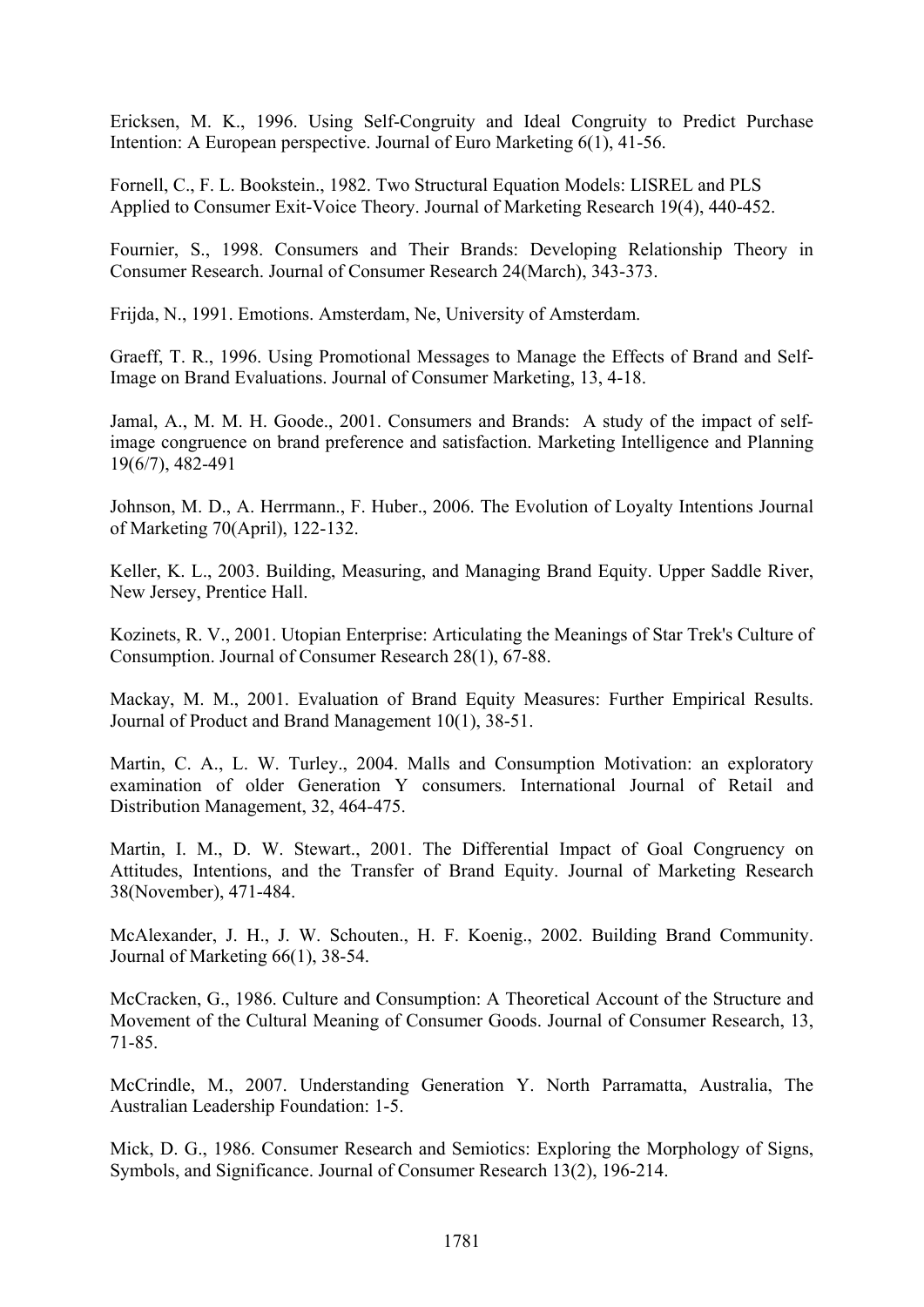Mininni, T., 2005. Maintaining Brand Relevance with Kids. Young Consumers 6(3), 23-25.

Morton, L. P., 2002. Targeting Generation Y. Public Relations Quarterly, 47, 46-55.

Muniz Jr., A. M.. H. J. Schau., 2005. Religiosity in the Abandoned Apple Newton Brand Community. Journal of Consumer Research 31(4), 737-747.

Netemeyer, R. G., W. O. Bearden., S. Sharma., 2003. Scaling Procedures Issues and Applications. Thousand Oaks, Ca, Sage Publications.

Oakenfull, G., E. Blair, B. Gelb., P. Dacin., 2000. Measuring Brand Meaning. Journal of Advertising Research 40(5), 43-53.

O'Cass, A., 2004. Fashion Clothing Consumption: Antecedents and Consequences of Fashion Clothing Involvement. European Journal of Marketing, Emerald. 38, 869-882.

O'Cass, A., H. Frost., 2002. Status Brands: Examining the effects of non-product-related brand associations on status and conspicuous consumption. The Journal of Product and Brand Management 11(2/3), 67-89.

O'Cass, A., D. Grace., 2003. An Exploratory Perspective of Service Brand Associations." Journal of Services Marketing 17(5), 452-475.

O'Cass, A., K. Lim., 2001. The Influence of Brand Associations on Brand Preference and Purchase Intention: An Asian Perspective on Brand Associations. Journal of International Consumer Marketing 14(2/3), 41-70.

Onkvisit, S., J. Shaw., 1987. Self-concept and Image Congruence: Some Research and Managerial Implications. Journal of Consumer Marketing, Emerald. 4, 13-24.

Pham, M. T., J. B. Cohen, J. W. Pracejus, G. D. Hughes, D. G. Mick., H. Baumgartner., 2001. Affect Monitoring and the Primacy of Feelings in Judgment. Journal of Consumer Research 28(2), 167-188.

Scherer, K. R., 1996. Emotion. Introduction to Social Psychology: A European Perspective. M. Hewstone, W. Stroebe and G. M. Stephenson. Oxford, Blackwell.

Sheahan, P., 2005. Generation Y: Thriving and Surviving with Generation Y at Work. Prahan, Vic, Hardie Grant Books.

Sheahan, P., 2006. Understanding Generation Y: Learn how to become a talent friendly organisation by becoming a Gen Y friendly organisation. Retrieved 1st June, 2007.

Sirgy, M. J., 1982. Self-Concept in Consumer Behaviour: A Critical Review. Journal of Consumer Research 9(Dec), 287-299.

Sirgy, M. J., Grewal, D., Mangleburg, T. F., Park, "et. al."1997. Assessing the Predictive Validity of Two Methods of Measuring Self-Image Congruence. Academy of Marketing Science. Journal, 25(3), 229-241.